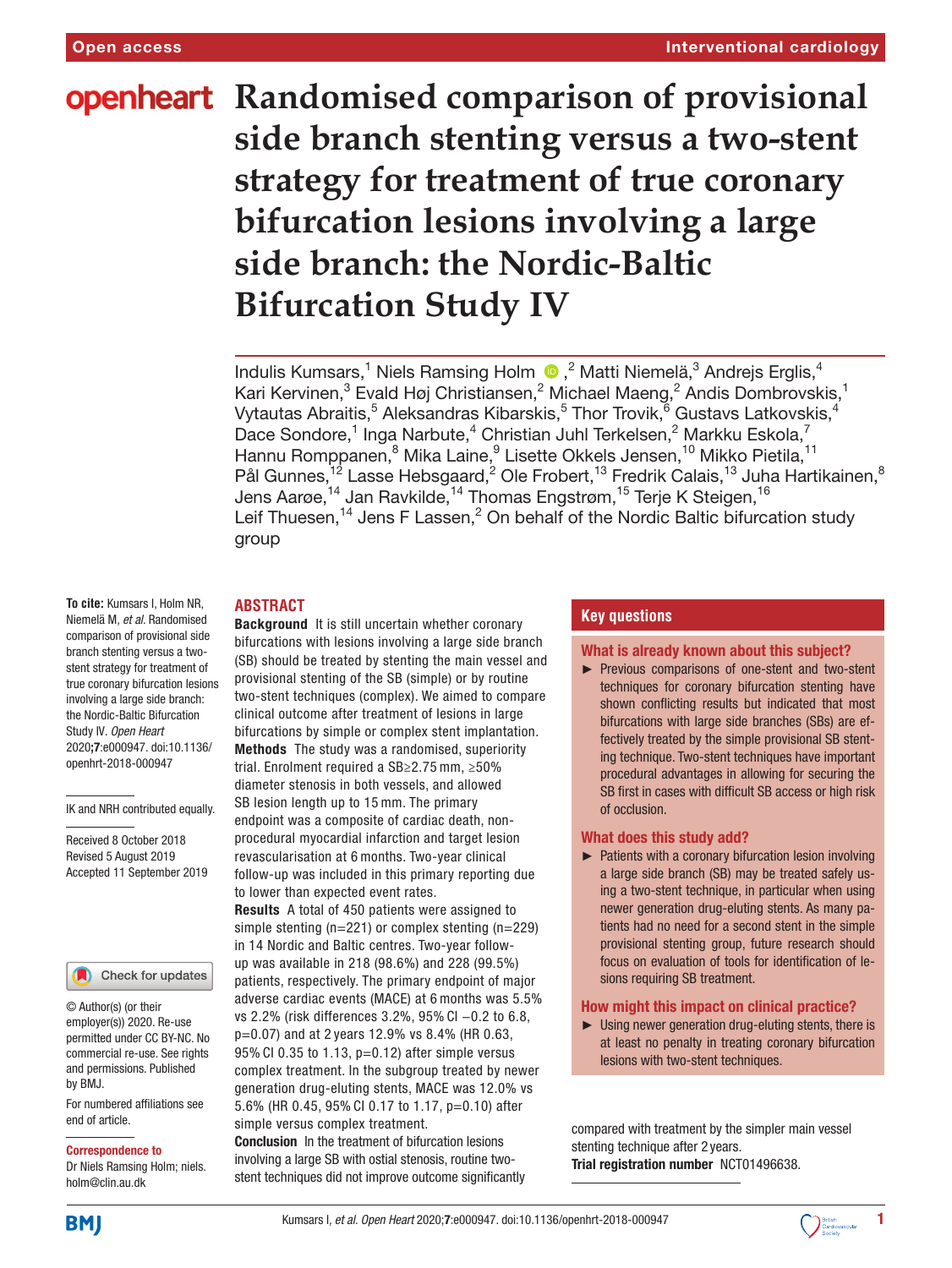## **INTRODUCTION**

Coronary bifurcations are predilection site for atherosclerosis due to regions of low endothelial shear stress resulting in pathological intimal thickening and plaque formation.<sup>[1](#page-10-0)</sup> Treatment of bifurcation lesions constitute about 15% of coronary interventions and are consequently of major clinical interest. Currently, the simple, provisional side branch (SB) stenting technique is the recom-mended strategy for bifurcation lesion treatment.<sup>[2–8](#page-10-1)</sup> With one exception,<sup>[9](#page-11-0)</sup> previous studies have shown no benefit of preplanned two-stent techniques in comparison to the simple strategy. In simple provisional SB stenting, a stent is deployed in the main vessel (MV) across the SB, and if needed, the SB is subsequently treated by balloon dilatation or stent implantation.<sup>10</sup> Planned stenting of both MV and SB may be accomplished using a number of different techniques, such as T-stenting, T and protrude (TAP), culotte and crush techniques. In earlier studies on simple versus complex bifurcation stenting, inclusion of patients with small and possibly physiological insignificant SBs was a major limitation for extending results to clinically important bifurcation lesions involving a large  $SB.<sup>2</sup>$ <sup>4–6 10</sup> Therefore, we designed the present study to address the unsolved question of simple provisional SB stenting versus complex two-stent treatment in patients with bifurcation lesions involving a large SB.

## **METHODS**

#### Study design and patient selection

The Nordic Baltic Bifurcation Study IV (Nordic Baltic IV) was a prospective, randomised, multicentre trial comparing the simple provisional SB stenting technique versus complex stenting of both the MV and the SB in the treatment of coronary bifurcation lesions. A total of 450 patients were included from December 2008 to December 2012 in centres in Norway, Sweden, Finland, Lithuania, Latvia and Denmark. Inclusion criteria were stable angina pectoris, unstable angina pectoris or silent ischaemia, a 'true' bifurcation lesion (Medina 1.1.1 or 1.0.1 or 0.1.1), lesion<sup>11</sup> in the left anterior descending artery (LAD)/diagonal, circumflex artery (Cx)/obtuse marginal branch, right coronary artery/posterior descending artery/posterolateral branch, or left main coronary artery (LMCA)/LAD/Cx with an MV diameter  $≥3.0$  mm and SB diameter  $≥2.75$  mm by visual estimate. Exclusion criteria were ST-elevation myocardial infarction within 24hours, SB lesion length >15mm, expected survival <1 year, s-creatinine >200 µmol/L, allergy to aspirin, clopidogrel, ticlopidine, sirolimus or everolimus. All patients provided written informed consent.

#### Randomisation procedure

When guide wires were inserted in both the MV and the SB, eligible patients were randomised 1:1 to the simple or the complex group by an independent web-based trial management system (TrialPartner, Public Health and Quality Improvement, Central Denmark Region, Aarhus,

Denmark). Randomisation was performed in permutated blocks by centre with stratification according to gender, age>70 years, diabetes mellitus and participation in the angiographic substudy. Neither the operator nor the patients were blinded to the treatment allocation.

#### Study procedure

Radial or femoral approach was allowed using 6–8F guiding catheters. Unfractionated heparin, low-molecular weight heparin or bivalirudin and GPIIbIIIa inhibitors were used according to local hospital routine. The recommended implantation steps in the simple group were (1) predilatation of stenosed areas of the MV to be covered by stent, (2) therapeutic dilatation of the SB using a balloon with a diameter equal to or greater than theSB reference size and (3) stenting of the MV, jailing the SB wire. If normal flow (Thrombolysis In Myocardial Infarction (TIMI) flow=III) was achieved in both the MB and the SB, and there was less than 75% residual diameter stenosis of the SB ostium, the procedure was terminated. Kissing balloon inflation (KBI) was indicated if TIMI flow <III, or if the SB ostium had more than 75% diameter stenosis after MV stenting. In case of TIMI flow <III after KBI, stenting the SB was indicated using a T-stenting<sup>12</sup> or the culotte technique. $^{13}$  Final KBI was mandatory if the SB was stented.

The culotte implantation technique was recommended for planned complex stenting. Other two-stent techniques were allowed at the operator's discretion except  $\text{classic}$  crush<sup>14</sup> and simultaneous kissing stent (SKS) techniques.<sup>15</sup> Final KBI was mandatory in any two-stent procedure.

Lifelong aspirin was prescribed to all patients and clopidogrel was indicated for 12 months. Ticlopidine was indicated if patients did not tolerate clopidogrel. The sirolimus eluting stent 'Cypher Select+' (Cordis, USA) was the study stent in the first 225 patients and the Xience V or Xience Prime, everolimus eluting stents (Abbott, USA) were the study stent in the remaining 225 patients. The change in study stent during enrolment was a post hoc adjustment, as the Cypher stent supply was unexpectedly discontinued during the enrolment period. If the study stents could not be implanted, another drugeluting stent (DES) or bare metal stent was allowed at the discretion of the operator. Different types of DES were not allowed in the same vessel.

#### **Endpoints**

The primary endpoint was the composite of major adverse cardiac events (MACE); cardiac death, non-procedural myocardial infarction, clinically indicated target lesion revascularisation and definite stent thrombosis within 6 months after the index procedure. Secondary endpoints were the composite MACE endpoint at 2years, all-cause mortality, cardiac death, non-procedural myocardial infarction, clinically indicated target lesion revascularisation or target vessel revascularisation, and definite, probable or possible stent thrombosis.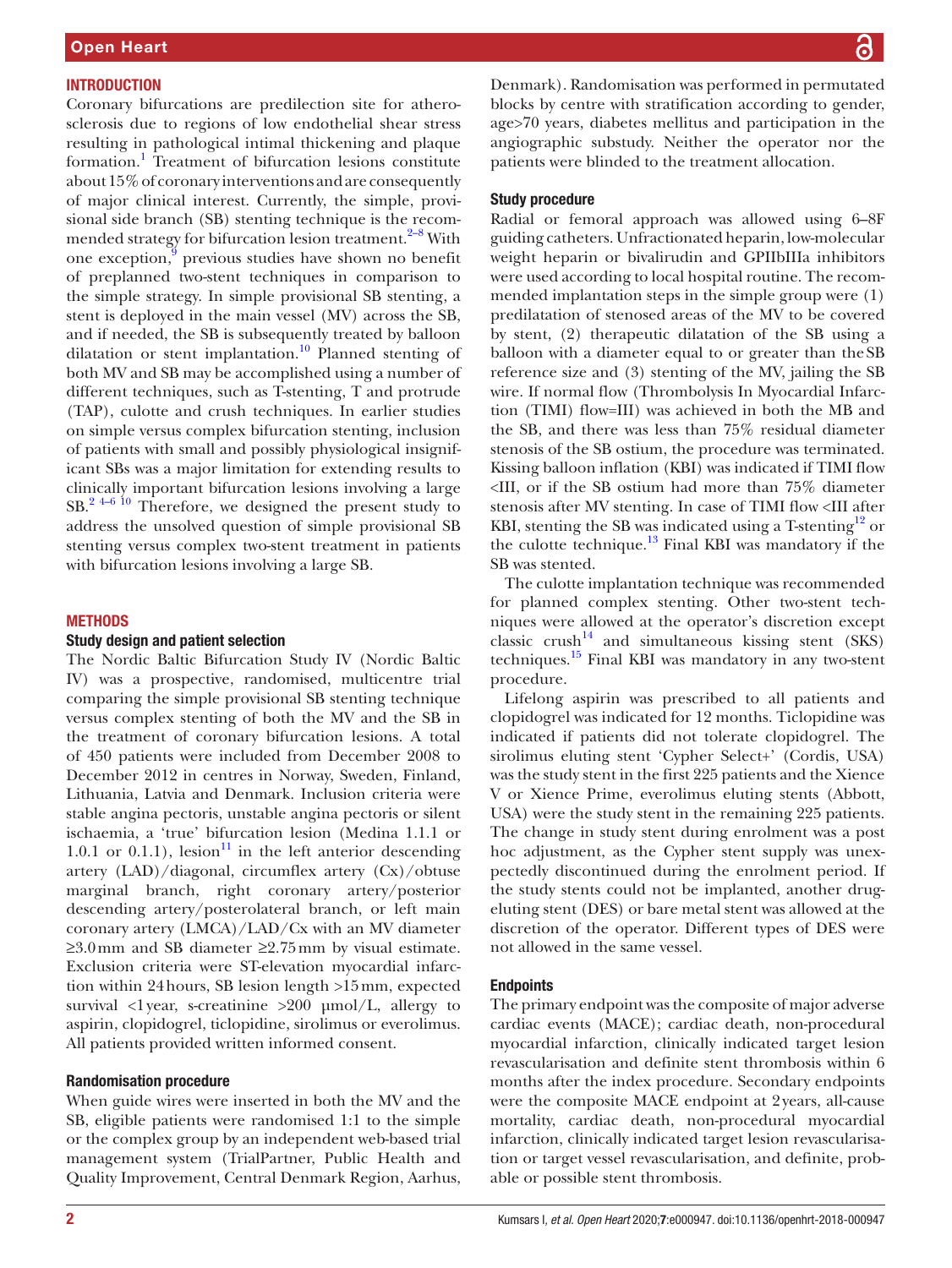#### Endpoint definitions

Cardiac death was defined as death from coronary artery disease including myocardial infarction, sudden death with a possible or definite cardia cause, death from heart failure including cardiogenic shock, and death related to a cardiac procedure within 28 days from the procedure. Cardiac death did not include death due to pulmonary embolism, cerebrovascular attacks or other vascular but non-cardiac events. Non-procedural myocardial infarction required evidence of myocardial necrosis by at least one of the following criteria: (1) detection of a rise and/ or fall of cardiac biomarkers with at least one value above the 99th percentile of the upper reference limit (URL) and evidence of ischaemia in the myocardium documented by either symptoms of ischaemia, ECG changes indicative of acute ischaemia (new ST-T changes, new left bundle branch block (LBBB), new pathological Q waves in the ECG), evidence of new loss of viable myocardium or new cardiac wall motion abnormality. (2) Sudden and unexpected cardiac death with at least one of the following: cardiac arrest, symptoms suggestive of myocardial ischaemia, presumably new ST-segment elevation, or new LBBB, and/or evidence of fresh thrombus by coronary angiography and/or at autopsy. (3) Pathological findings suggestive of acute myocardial infarction.<sup>16</sup> Assessment of procedural cardiac biomarkers was recommended. In patients with normal baseline biomarker values, elevations of cardiac biomarkers (CK-MB) greater than 3×99th percentile URL defined index procedurerelated myocardial infarction. Patients with stable angina pectoris or silent ischaemia were considered to have normal baseline markers if values were not assessed. If cardiac biomarkers were elevated before the procedure and not stable in two samples 6hours apart, the diagnosis of periprocedural myocardial biomarker increase could not be made. If biomarker values were stable or falling, a 20% or more increase of the value in the second sample after the procedure was required. Elevations of CK-MB greater than 3×99th percentile URL and greater than 5×99th percentile URL were assessed independently. Stent thrombosis was classified as definite, probable or possible, and definite stent thrombosis was categorised as acute, subacute, late and very late according to the Academic Research Consortium(ARC) criteria.<sup>17</sup> Target lesion revascularisation was defined as repeat revascularisation by percutaneous coronary intervention (PCI) or coronary artery bypass surgery of the target lesion defined as the stented or balloon-treated segments and their 5 mm margins in all three coronary branches.

## Quantitative coronary analysis

Coronary angiograms of pre-PCI, post-PCI and 8-month follow-up were analysed by the Core laboratory for interventional coronary imaging, Aarhus University Hospital, Denmark and by Pauls Stradins Clinical University Hospital, Riga, Latvia, using validated software dedicated to segmental bifurcation analysis (QAngioXA 7.3, Medis Medical Imaging, Leiden, The Netherlands). All

included patients had assessment of pre-PCI and post-PCI angiograms and follow-up angiograms were analysed in patients completing the 8-month angiographic follow-up. Analysis principles of the dedicated bifurcation quantitative coronary analysis (QCA) for the Nordic-Baltic bifurcation studies were previously reported.<sup>18</sup> The analysed segments were the proximal MV, distal MV and SB. The bifurcation core segment was analysed in combination with the proximal MV. The three edge segments comprised the 5mm margins to the stented, or balloon treated segments. If the SB was not treated by stent or balloon, the first 5mm of the SB was defined as both the lesion and the edge segment. Binary (re)stenosis was defined as ≥50% diameter stenosis. All analyses were cross-evaluated by the same second observer to ensure consistency in methods between the two core laboratories. The QCA was not blinded due to the evident appearance of simple or complex stenting techniques in the analysed angiograms.

## Sample size

The sample size estimate for the primary superiority outcome measure of 6-month MACE was based on the limited available evidence at conceptualisation of the study. With expected MACE rates of 10% in the simple group and  $3\%$  in the complex group,  $\alpha=0.05$  and power=0.80, a sample of 194 patients were required in each group (two-sided  $\chi^2$  test). Sample size was initially set to 400 patients in total but was increased during enrolment to 450 patients to accommodate for potential lower than expected event rates and patients lost to follow-up.

## **Statistics**

Categorical variables are reported as number and percentages and were analysed using the  $\chi^2$  test or Fisher exact test if 2×2 cell values were below five. Continuous variables following a Gaussian distribution were analysed by the independent sample t-test and presented as mean±SD. Non-Gaussian variables were analysed by Mann-Whitney U-test and presented as median and IQR. Rates of the primary endpoint of 6-month MACE and its individual components are presented as risk differences. Two-year outcomes are resented as Kaplan-Meier estimates, HRs and 95% CIs, and were compared by unadjusted Cox regression analysis. The analysis was performed according to the intention-to-treat principle. Patients lost to follow-up were censored at day of withdrawal or last contact. Post hoc subgroup analysis was performed by Cox regression analysis with test for interaction of the subgroup variable and treatment allocation. Results are given as HR and 95% CI and presented by forest plot. Per protocol analysis for 2-year MACE excluded any patient that did not receive an MV stent and patients in the two-stent group without SB stenting. Two-sided p values below 0.05 indicated significance. All analyses were performed using STATA V.12 (STATA Corp, Texas, USA).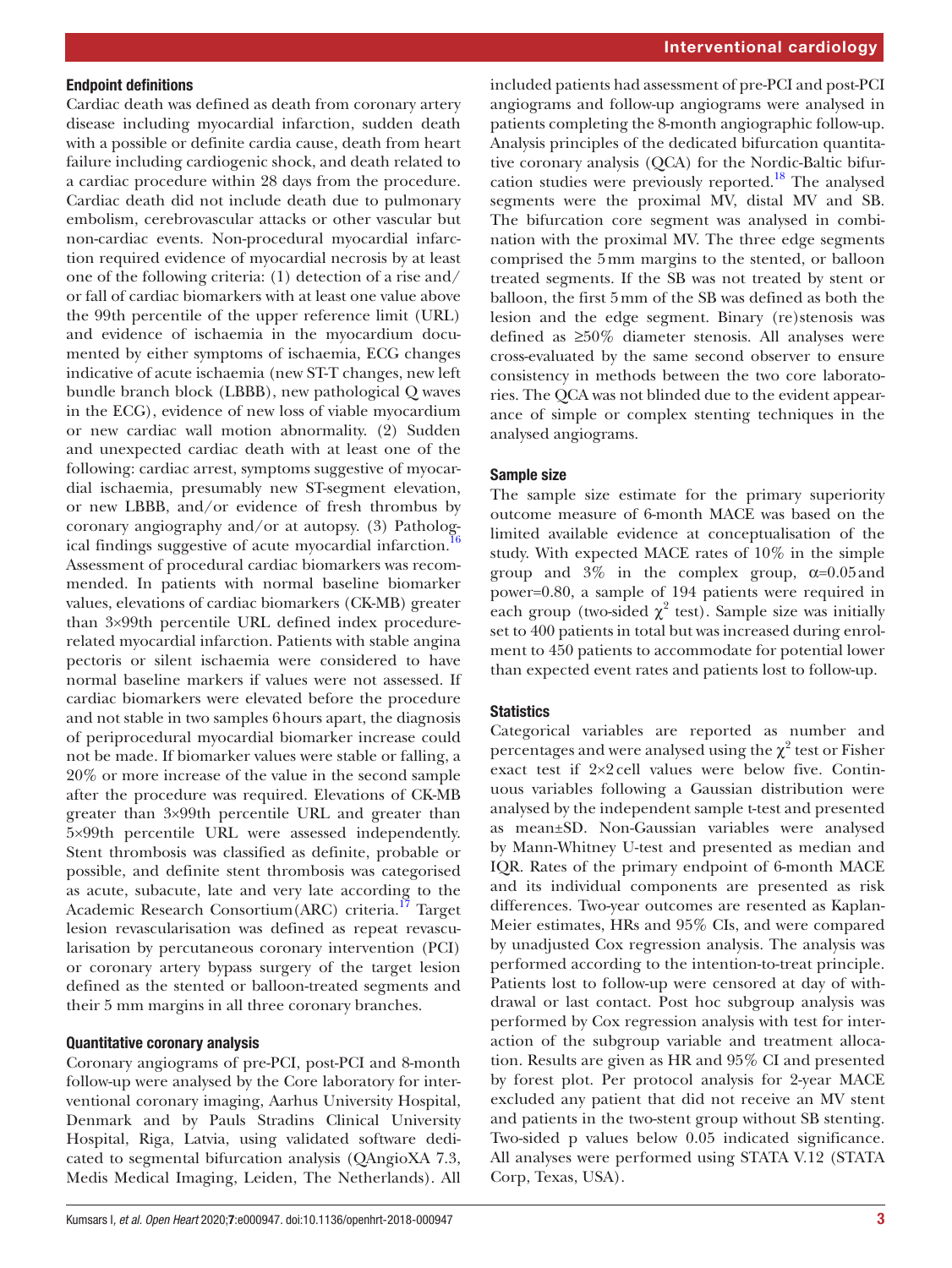

<span id="page-3-0"></span>Figure 1 Patient flow chart. \*Numbers in the two groups are not balanced at baseline due to block randomisation and sites with less than four inclusions. MV, main vessel; SB, side branch; FU, follow-up.

#### **RESULTS**

#### Patient and lesion characteristics

A total of 450 patients were assigned to simple stenting  $(n=221)$  or complex stenting  $(n=229)$  [\(figure](#page-3-0) 1). Twoyear follow-up was available in 446 patients. Age was  $64\pm12$  vs  $63\pm11$  years,  $16.3\%$  and  $15.3\%$  had diabetes and 39.1% vs 35.3% had prior coronary artery bypass grafting

<span id="page-3-1"></span>

| <b>Table 1</b> Baseline clinical characteristics values are<br>mean $\pm$ 1 SD or n (%) |                            |                             |              |  |  |  |
|-----------------------------------------------------------------------------------------|----------------------------|-----------------------------|--------------|--|--|--|
|                                                                                         | <b>Simple</b><br>$n = 218$ | <b>Complex</b><br>$n = 228$ | P value      |  |  |  |
| Age (years)                                                                             | $64 + 12$                  | $63 + 11$                   | 0.25         |  |  |  |
| <b>Current smoker</b>                                                                   | 41 (18.9%)                 | 48 (21.1%)                  | 0.56         |  |  |  |
| Hypercholesterolaemia                                                                   | 178 (82.0%)                | 184 (81.1%)                 | 0.79         |  |  |  |
| Hypertension                                                                            | 152 (70.0%)                | 149 (65.6%)                 | 0.32         |  |  |  |
| Diabetes mellitus                                                                       | 36 (16.5%)                 | 35 (15.4%)                  | 0.74         |  |  |  |
| <b>Family history</b>                                                                   | 108 (50.5%)                | 107 (47.4%)                 | 0.51         |  |  |  |
| <b>Prior PCI</b>                                                                        | 77 (35.5%)                 | 76 (33.5%)                  | 0.66         |  |  |  |
| Prior CABG                                                                              | 8(3.7%)                    | $4(1.8\%)$                  | 0.21         |  |  |  |
| CCS class $\geq$ angina                                                                 | 205 (94.5%)                | 213 (93.8)                  | 0.98         |  |  |  |
| Indication                                                                              |                            |                             |              |  |  |  |
| Stable angina pectoris                                                                  | 188 (86.6%)                | 187 (82.4%)                 | 0.22         |  |  |  |
| Unstable angina pectoris                                                                | 28 (12.9%)                 | 38 (16.7)                   | 0.26         |  |  |  |
| Silent ischaemia                                                                        | $1(0.5\%)$                 | $3(1.3\%)$                  | 0.34         |  |  |  |
| Antiplatelet therapy                                                                    |                            |                             |              |  |  |  |
| <b>Aspirin</b>                                                                          | 217 (100%)                 | 227 (100%)                  | $\mathbf{1}$ |  |  |  |
| Clopidogrel                                                                             | 216 (99.5)                 | 227 (100%)                  | 1            |  |  |  |
| <b>GP IIb/IIIa inhibitors</b>                                                           | 62(28.6)                   | 83 (36.9.1)                 | 0.06         |  |  |  |
| <b>Bivalirudin</b>                                                                      | 26 (12.0%)                 | 33 (14.6%)                  | 0.42         |  |  |  |
|                                                                                         |                            |                             |              |  |  |  |

CCS, Canadian Cardiovascular Society; GP, glycoprotein receptor.

or PCI in simple and complex groups, respectively [\(table](#page-3-1) 1). The predominant lesion location was LAD and diagonal (74.1% vs 76.7%). Reference diameter by visual estimate of the MV was  $3.5\pm0.4$  mm and  $3.4\pm0.3$  mm  $(p=0.02)$ , and the SB reference diameter was  $2.9\pm0.2$  mm and 2.9±0.2mm by visual estimate and 2.4±0.5mm and 2.5±0.5mm by QCA in simple and complex groups, respectively [\(table](#page-4-0) 2). Mean SB stenosis before treatment by visual estimate was  $74.4\% \pm 14.4\%$  and  $77.1\% \pm 12.1\%$ ,  $p=0.04$ , and by OCA was  $44.3\% \pm 18.5\%$  and  $47.3\% \pm 17.6\%$ . p=0.95 for simple and complex groups, respectively [\(table](#page-5-0) 3: QCA for angiographic follow-up group results).

#### Procedural results

In the simple group, any SB balloon treatment was performed in 78.4% of cases and the SB was stented in 3.7% of cases. In the complex group, the techniques were culotte (65.6%), mini crush (21.5%), T-stenting (7.1%) or other (5.8%). The SB was stented in 96% and 91% had KBI. Reported causes for not stenting the SB in attempted two-stent techniques included (1) not able to pass balloon into the SB, and (2) not able to pass stents into the SB. Residual binary SB stenosis after treatment was 28.0% in the simple group and  $2.7\%$  (p<0.0001) in the complex group. Periprocedural biomarker release was assessable in 182 (83%) and 187 (82%) patients in the simple and complex stenting groups. The biomarkers were increased in 7.7% vs 9.6% (p=0.51) for CK-MB greater than 3×99th percentile URL and 5.0% vs 3.7% (p=0.57) for CK-MB greater than 5×99th percentile URL in the groups of simple and complex stenting, respectively.

## **Outcomes**

The primary endpoint of MACE at 6months was 5.5% vs 2.2% (RD 3.2%, 95%CI −0.2 to 6.8, p=0.07) and at 2years 12.9% vs 8.4% (HR 0.63, 95%CI 0.35 to 1.15,  $p=0.12$ ) after simple versus complex treatment [\(figure](#page-6-0) 2). Individual endpoints at 6months and 2years are shown in [figure](#page-7-0) 3 and [table](#page-8-0) 4. Per protocol analysis for 2-year MACE was 12.9% in 218 vs 8.7% in 219 patients (p=0.16). Angina pectoris by Canadian Cardiovascular Society score ≥II at 2-year follow-up was 3.9% in the simple group and 4.1% in the complex group (RD −0.2%, 95%CI −4.0 to 3.4, p=0.89). In the subgroup treated by first generation DES, the rate of 2-year MACE rate was 12.9% vs 10.3% (HR 0.77, 95%CI 0.36 to 1.67, p=0.51) and after treatment by newer generation DES MACE was 12.0% vs 5.6% (HR 0.45, 95%CI 0.17 to 1.17, p=0.10) after simple versus complex treatment ([figure](#page-6-0) 2). Other subgroup results are presented in [figure](#page-9-0) 4. Eight-month angiographic follow-up was completed in 307 patients assigned to simple (n=153) or complex stenting (n=154). After the index procedure, SB binary residual stenosis was 28.0% vs 2.7% (p<0.001). After 8months, the binary (re)stenosis rate was  $1.3\%$  vs  $0.7\%$  (p=0.56) in the proximal MV,  $1.3\%$ vs 1.3% (p=0.99) in the distal MV and 20.3% vs 5.2% (p<0.001) in the SB after simple versus complex stenting, respectively.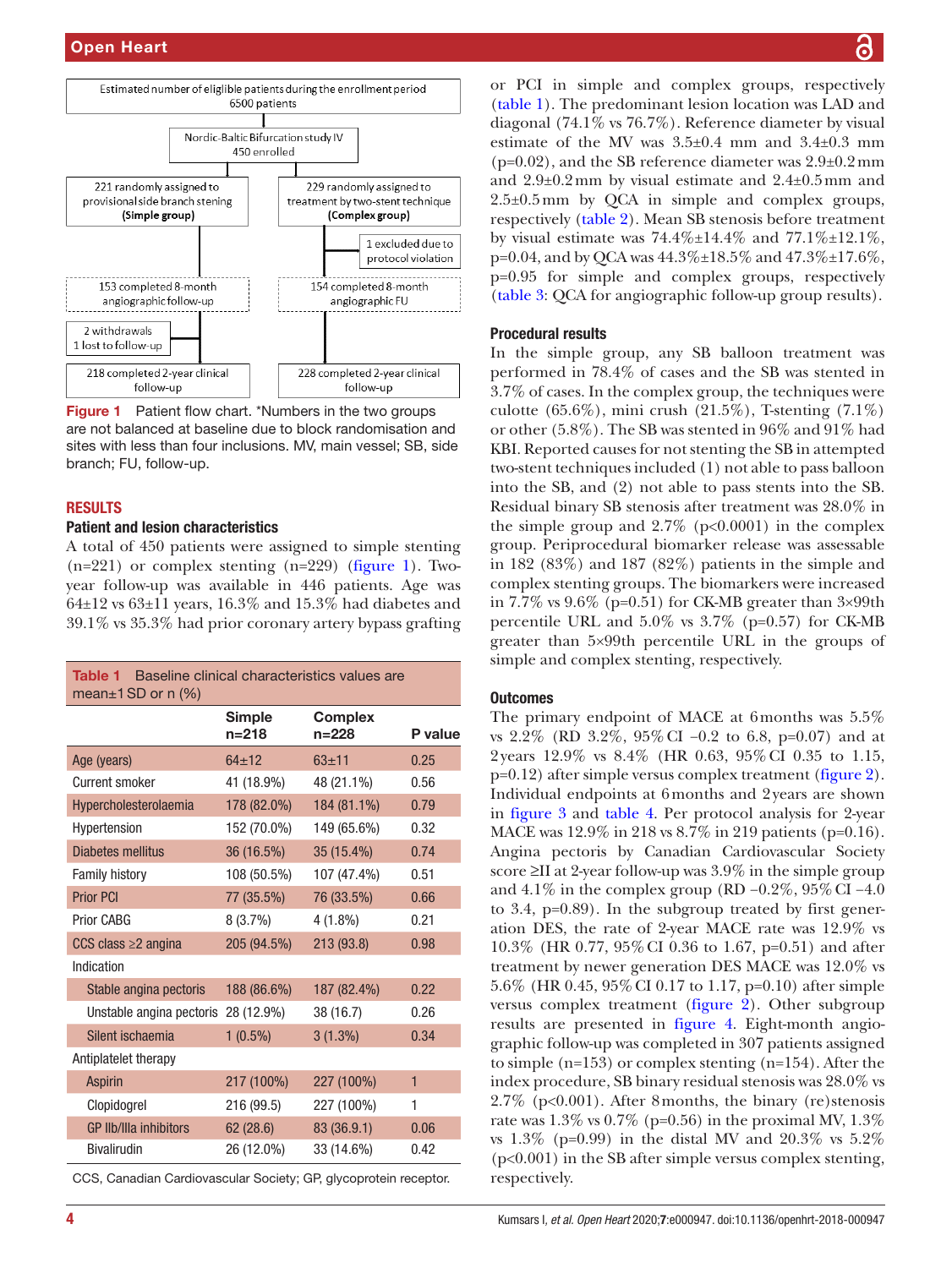<span id="page-4-0"></span>

| Table 2 Lesion and procedural characteristics                |                 |                 |          |
|--------------------------------------------------------------|-----------------|-----------------|----------|
|                                                              | Simple n=218    | Complex n=228   | P value  |
| LVEF $(% )$                                                  | $57\pm6$        | $56 + 7$        | 0.10     |
| <b>Lesion location</b>                                       |                 |                 |          |
| Left anterior descending artery                              | 161 (74.2%)     | 174 (76.7%)     | 0.55     |
| Circumflex artery                                            | 36 (16.6%)      | 40 (17.6%)      | 0.77     |
| <b>Right coronary artery</b>                                 | 14 (6.5%)       | $9(4.0\%)$      | 0.24     |
| Left main stem                                               | 6(2.77%)        | $3(1.3\%)$      | 0.28     |
| Calcification visible by angiography                         | 105 (48.4%)     | 99 (43.6%)      | 0.31     |
| Proximal tortuosity                                          | $6(2.8\%)$      | 16 (7.0%)       | 0.04     |
| Angulation less than 70 degrees                              | 107 (49.3%)     | 111 (48.9%)     | 0.93     |
| Mean lesion length*, mm                                      |                 |                 |          |
| <b>Main vessel</b>                                           | $20.8 + 9.9$    | $19.5 + 8.9$    | 0.15     |
| Side branch                                                  | $6.4 + 4.1$     | $7.7 + 4.9$     | < 0.0001 |
| Proximal reference diameter*, mm                             |                 |                 |          |
| Main vessel                                                  | $3.5 \pm 0.4$   | $3.4 \pm 0.3$   | 0.02     |
| Side branch                                                  | $2.9 \pm 0.2$   | $2.9 \pm 0.2$   | 0.16     |
| Side branch predilated                                       | 140 (64.2%)     | 177 (78.0%)     |          |
| Main vessel stented                                          | 238 (99.6)      | 238 (100)       | 1.00     |
| Side branch stented                                          | $8(3.7\%)$      | 219 (96.5%)     |          |
| Length of stented main vessel segment*, mm                   | $25.0 \pm 9.5$  | $24.3 + 9.6$    | 0.34     |
| Length of stented side branch segment*, mm                   | 13([8:15)]      | 9(6:13)         |          |
| Side branch predilatation or final kissing balloon inflation | 171 (78.4%)     | $\equiv$        |          |
| Final kissing balloon inflation                              | 79 (36.1%)      | 208 (91.2%)     |          |
| Treatment successfult                                        | 212 (97.7%)     | 226 (98.7%)     | 0.14     |
| Procedure time, min                                          | $41.8 \pm 33.2$ | $67.9 \pm 27.6$ | < 0.0001 |
| Fluoroscopy time, min                                        | $13.9 + 8.8$    | $22.8 \pm 12.8$ | < 0.0001 |
| Contrast volume, mL                                          | $187 + 81$      | $231 + 86$      | < 0.0001 |

Values are mean±1SD or n (%).

\*By visual estimate.

†Residual stenosis <30%, of main vessel and Thrombolysis InMyocardial Infarction (TIMI) III flow in side branch.

FKBI, final kissing balloon inflation; LVEF, left ventricular ejection fraction.

## **DISCUSSION**

## Main findings

In the randomised Nordic-Baltic Bifurcation Study IV, treatment of bifurcation lesions involving a large SB resulted in 6-month MACE of 5.5% vs 2.2% and 2-year MACE of 13.2% vs 8.3%, both statistically non-significant, after treatment by the simple provisional SB stenting technique or planned two-stent techniques, respectively. Two-stent procedures were associated with less angiographic SB stenosis at 8-month follow-up but procedure time, fluoroscopy time, use of contrast and use of stents were all increased in the two-stent group.

# One or two stents for bifurcations

The study addresses one of the main questions in coronary bifurcation treatment; routine stenting of both MV and SB or stenting of the MV only with optional SB treatment if reduced flow or a severe stenosis is detected after MV stent implantation. Earlier randomised clinical trials on simple

versus complex bifurcation stenting, with the exception of the DKCRUSH-II study,<sup>9</sup> were in favour of the simple one-stent strategy. $4-719$  In the BBC ONE study, there were more myocardial infarctions at 9months in the two-stent group (3.6% vs 11.2%; p=0.001) driven by periprocedural biomarker elevation.<sup>2</sup> In the 5-year follow-up in the Nordic-Baltic Bifurcation Study I, there was no statistically significant difference in MACE after simple versus complex strategies  $(15.8\% \text{ vs } 21.8\%; \text{p=0.12})$  but an indication of more favourable long-term results after simple stenting using first generation DES.<sup>[3](#page-10-3)</sup> In the DKCRUSH-II study, the double kissing crush two-stent technique reduced new revascularisations as compared with optional SB stenting at 5 years.<sup>20</sup> However, in that study, the difference between the study groups was possibly influenced by a study-related angiographic follow-up, and the 1-year event rates in the two-stent group were numerically higher than in the onestent group of Nordic-Baltic I and IV.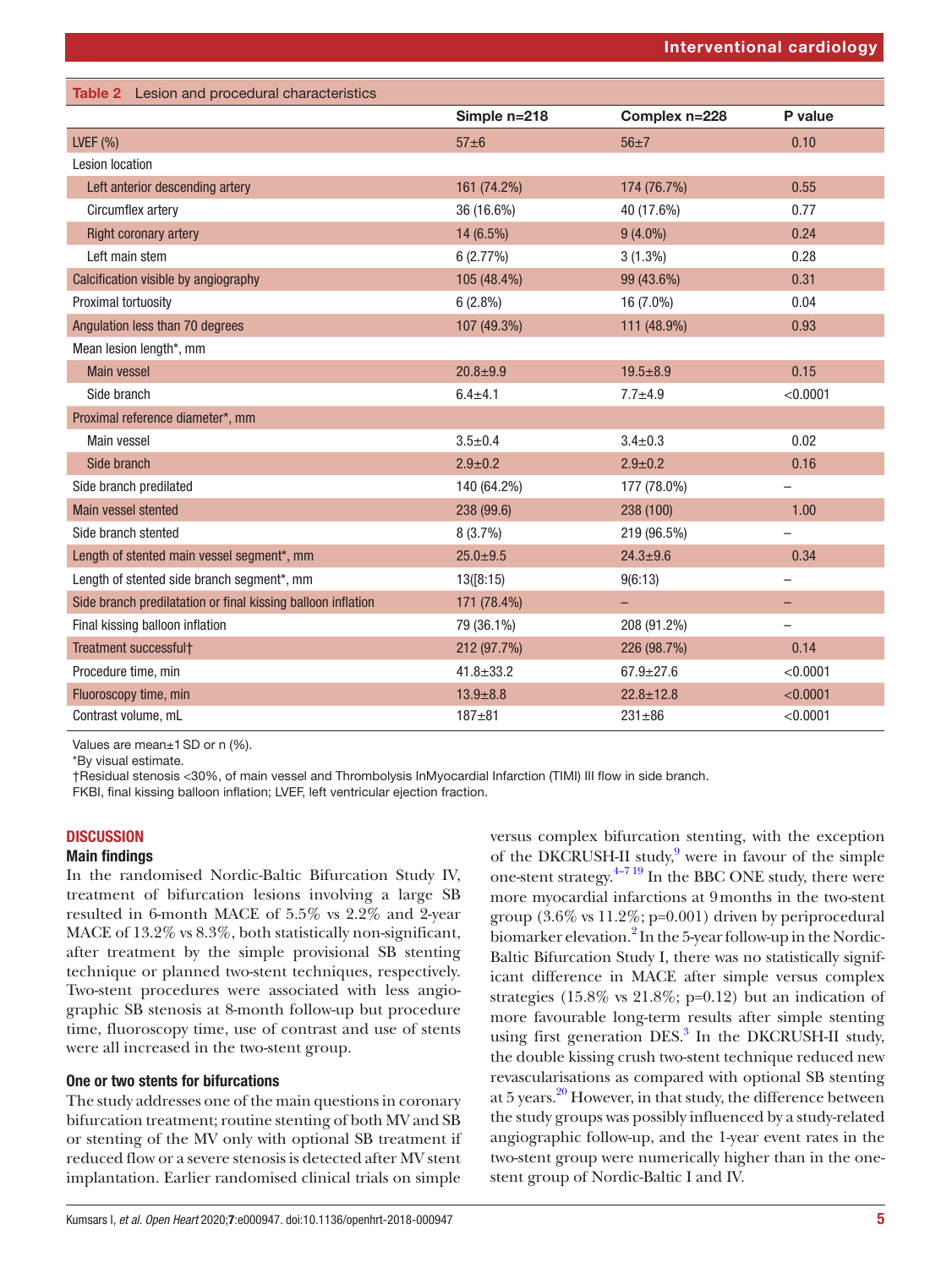| <u>ialiuvilliseu tu siiripie veisus corripiex cororialy bilurcation steritiig</u> |                               |                             |         |                            |                             |         |                            |                             |         |
|-----------------------------------------------------------------------------------|-------------------------------|-----------------------------|---------|----------------------------|-----------------------------|---------|----------------------------|-----------------------------|---------|
|                                                                                   | <b>Proximal main vessel</b>   |                             |         | Distal main vessel         |                             |         | Side branch                |                             |         |
| Segment                                                                           | <b>Simple</b><br>$n = 153$    | <b>Complex</b><br>$n = 154$ | P value | <b>Simple</b><br>$n = 153$ | <b>Complex</b><br>$n = 154$ | P value | <b>Simple</b><br>$n = 153$ | <b>Complex</b><br>$n = 154$ | P value |
| In-stent minimal luminal diameter, mm                                             |                               |                             |         |                            |                             |         |                            |                             |         |
| Pre-PCI                                                                           | $1.29 \pm 0.55$               | $1.41 \pm 0.60$             | 0.96    | $1.43 \pm 0.55$            | $1.43 \pm 0.58$             | 0.51    | $1.43 \pm 0.69$            | $1.21 \pm 0.46$             | 0.0008  |
| Post-PCI                                                                          | $3.05 \pm 1.46$               | $2.84 \pm 1.48$             | 0.11    | $2.45 \pm 0.42$            | $2.51 \pm 0.41$             | 0.89    | $1.59 \pm 0.65$            | $2.10 \pm 0.37$             | < 0.001 |
| Follow-up                                                                         | $2.76 \pm 0.54$               | $2.65 \pm 0.56$             | 0.06    | $2.48 \pm 0.49$            | $2.42 \pm 0.53$             | 0.30    | $1.77 \pm 0.70$            | $2.07 + 0.51$               | < 0.001 |
| Reference diameter, mm                                                            |                               |                             |         |                            |                             |         |                            |                             |         |
| <b>Baseline</b>                                                                   | $3.13 \pm 0.47$               | $3.20 \pm 0.57$             | 0.86    | $2.57 \pm 0.46$            | $2.61 \pm 0.54$             | 0.74    | $2.33 \pm 0.49$            | $2.40 \pm 0.49$             | 0.59    |
|                                                                                   | In-stent diameter stenosis, % |                             |         |                            |                             |         |                            |                             |         |
| Pre-PCI                                                                           | $59 + 16$                     | $57 + 17$                   | 0.17    | $40+20$                    | $43 + 22$                   | 0.25    | $43 + 18$                  | $49 + 17$                   | 0.99    |
| Post-PCI                                                                          | $11\pm9$                      | $8\pm7$                     | 0.005   | $11\pm9$                   | $11\pm9$                    | 0.49    | $36 + 19$                  | $17 + 11$                   | < 0.001 |
| Follow-up                                                                         | $12 + 11$                     | $10\pm8$                    | 0.01    | $12 + 10$                  | $15 + 12$                   | 0.97    | $32 + 20$                  | $21 \pm 17$                 | < 0.001 |
| In-stent late lumen loss, mm                                                      |                               |                             |         |                            |                             |         |                            |                             |         |
|                                                                                   | $0.27 \pm 1.48$               | $0.08 \pm 1.52$             | 0.14    | $-0.10+0.45$               | $-0.03 \pm 0.47$            | 0.89    | $-0.20+0.66$               | $0.03 \pm 0.52$             | 0.99    |
| In-segment binary restenosis, n (%)                                               |                               |                             |         |                            |                             |         |                            |                             |         |
| Follow-up                                                                         | 2(1.3)                        | 1(0.7)                      | 0.56    | 2(1.3)                     | 2(1.3)                      | 0.99    | 31(20.3)                   | 8(5.2)                      | < 0.001 |

<span id="page-5-0"></span>Table 3 Quantitative coronary angiography at baseline and at 8-month angiographic follow-up in a subgroup of patients randomised to simple versus complex coronary bifurcation stenting

Binary restenosis: ≥50% diameter stenosis at 8-month follow-up.

Fisher's exact test,  $\chi^2$  test or independent samples t-test were used.

\*In-stent segments included the stented areas of the main vessel and or the first 5mm of the side branch.

Compared with earlier studies, Nordic-Baltic IV was the first randomised study comparing one-stent versus two-stent strategies in bifurcations involving large SB (≥2.75mm) with angiographic significant disease. Although our MACE rate was higher in the simple group (12.8%) compared with the complex group (8.3%), mostly driven by a statistically insignificant difference in target lesion revascularisation  $(9.2\% \text{ vs } 6.1\%, \text{p=0.23})$ , we failed to document a significant advantage in the use of complex two-stent techniques. However, the numerically lower MACE rates do suggest that two-stent procedures were at least safe in the treatment of patients with significant SB disease.

# Two-stent techniques

Our good results using two-stent techniques are in line with the DK-CRUSH II results.<sup>20</sup> Still, the double kissing crush technique applied in the DK-CRUSH study series was later found to be superior to culotte stenting in patients with unprotected LMCA disease by the same group of investigators<sup>21</sup> leading to the recent ESC recommendation of the double kissing crush technique for the treatment of Medina Class 1.1.1 distal LMCA bifurcation lesions[.22](#page-11-12) In Nordic-Baltic IV, applying predominantly the culotte and mini-crush techniques, the success rate of KBI was 92%, whereas the success rate of KBI using the double kissing crush technique was 96%–100% in the DK-CRUSH study series. $8^{17-19}$  KBI in culotte was successful in 96 of 97 cases in the 200 pts EBC TWO trial but still yielded similar outcome compared with provisional T stenting for large bifurcations.<sup>20</sup> We do not know

if the relatively favourable results in the two-stent group of Nordic-Baltic IV might have been further improved using the double kissing crush technique.

## One-stent technique

In the provisional SB stenting group, the strict cross-over criteria resulted in SB stenting in only 3.7% of cases. The numerically increased rate of target lesion revascularisation suggests that some SBs might have been undertreated by relying solely on visual assessed diameter stenosis and reduction in TIMI flow for SB stenting. Large SBs may supply a larger territory and the increased rate of angiographic SB restenosis after simple stenting may indicate a clinical relevant difference between the two strategies. We were not able to demonstrate a significant difference for longer SB lesions >5mm likely due to the small subsample. Still, the numerical difference (16.5% vs 9.6%) could indicate that longer lesions more often require SB stenting which would be in line with other reports.[23 24](#page-11-14) Previous studies on simple versus complex stenting documented a large variation, from 2% to 31%, in SB stenting using the simple optional SB stenting tech-nique.<sup>[2 6 9 10 25](#page-10-1)</sup> Currently, the generally accepted criteria for SB intervention in coronary bifurcations are based on angiographic indication of reduced flow, stenosis severity  $>75\%$  DS, and SB stenosis length  $>5$  mm,<sup>26</sup> but physiological measurements such as fractional flow reserve assess-ment<sup>27</sup> or use of intravascular ultrasound<sup>[28](#page-11-17)</sup> and optical coherence tomography<sup>29</sup> imaging techniques might improve our angiography-based decisions on indication for SB revascularisation.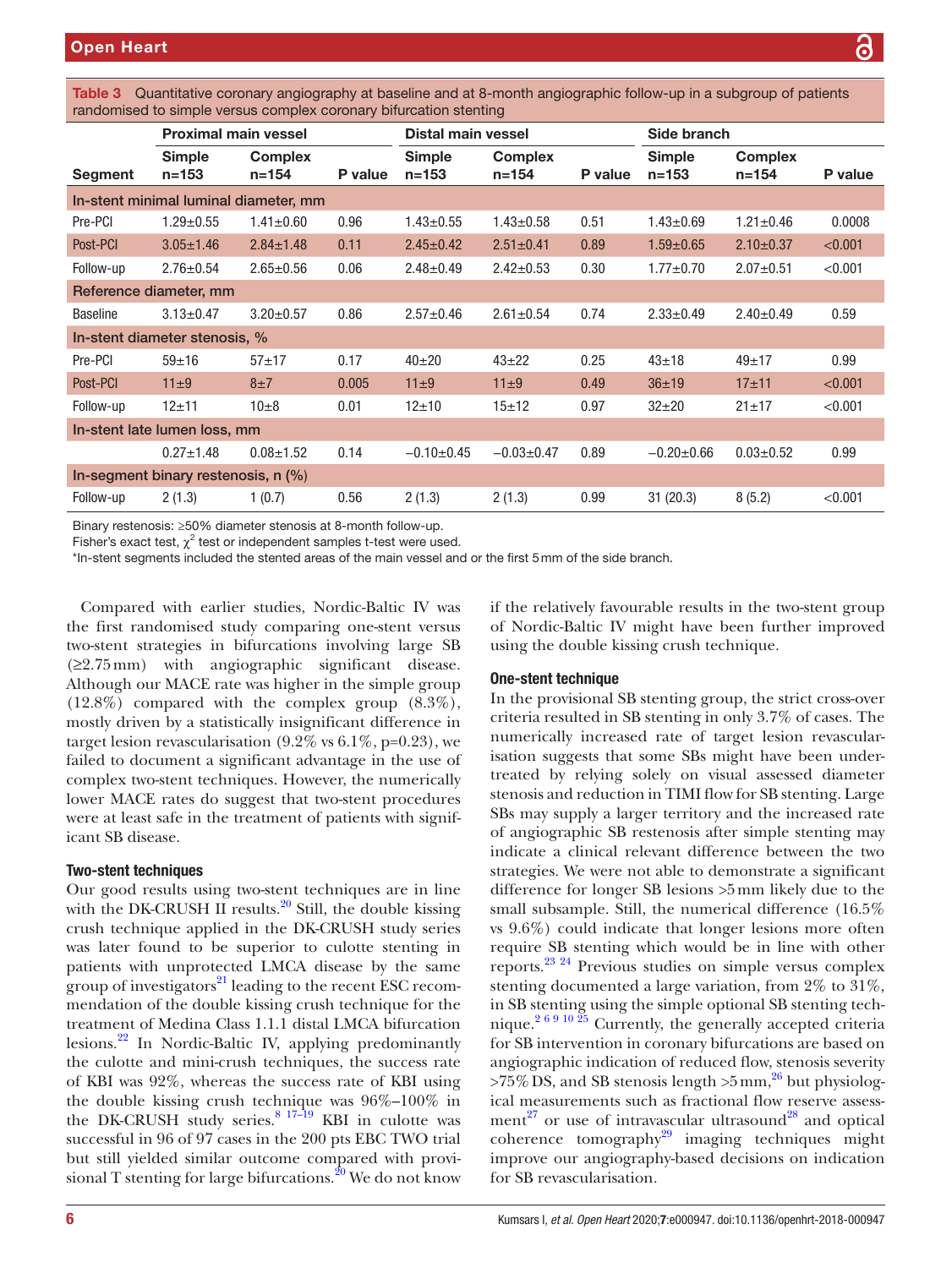

<span id="page-6-0"></span>Figure 2 Kaplan-Meier curve for major adverse cardiac events (MACE). Clinical event curves showing MACE rates until 2years.

In Nordic-Baltic IV, it was recommended to perform a 'therapeutic predilation' of the SB with a balloon sized according to the SB reference diameter. Pan *et al* demonstrated that a similar strategy reduced both the rate of SB TIMI flow <III and the need for subsequent KBI and the SB predilation did not impair SB rewiring. $30$  The SB predilation rate in Nordic-Baltic IV was 64%, and the total rate of SB balloon dilatation was 78%, leaving 22% in the simple one-stent group without any SB treatment. This lack of SB intervention might indicate a suboptimal treatment, although it is unknown if the SB in these patients was left with a functionally significant stenosis.

In Nordic-Baltic IV, the mean lesion length in the SB was  $5.5\,\mathrm{mm}$  compared with  $10\,\mathrm{mm}$  in the BBK study<sup>[4](#page-10-2)</sup> and 15 mm in the DKCRUSH II study.<sup>[20](#page-11-10)</sup> The longer SB lesions likely contributed to the higher rate of cross over to SB

stenting in the simple groups in these studies of 19% and 28%, respectively. The authors of the present study believe that it makes little sense to randomise patients with long significant lesions in a large SB, in one-stent versus two-stent technique studies as such SB lesions may require stenting in any case.

The study was initiated before introduction and recommendation of the proximal optimisation technique  $(POT)^{31}$ to improve proximal stent apposition and facilitate wiring of a  $\overline{SB}$  jailed by a stent.<sup>26</sup> Despite the potential advantages of this additional procedural step, $32-34$  the clinical importance has yet to be fully determined $35$  and optimal execution clarified.<sup>36</sup> It is therefore uncertain to which extent the lack of systematic postdilatation of the proximal segment negatively impacted our results, and if POT has different effects in simple and complex techniques.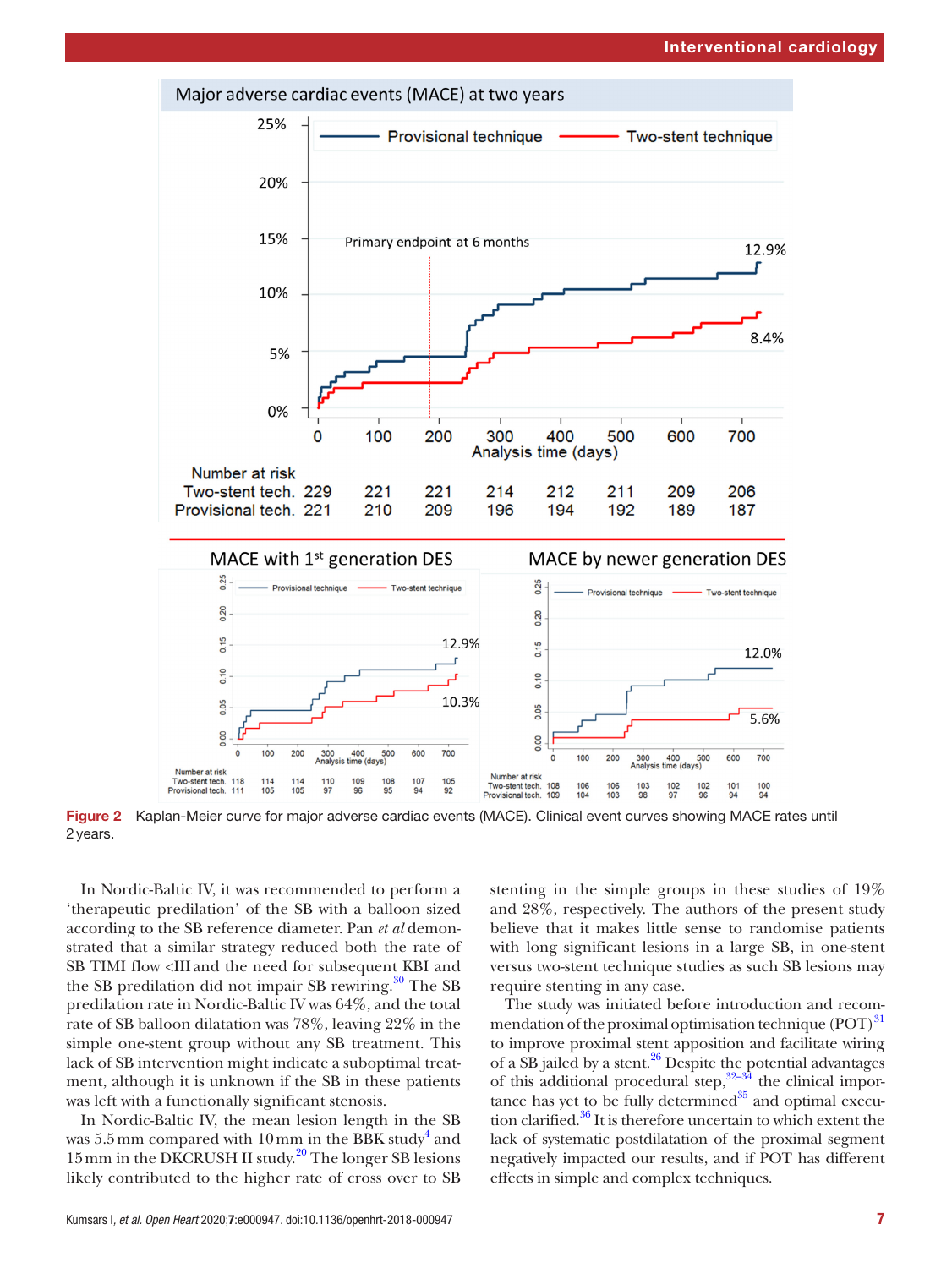

<span id="page-7-0"></span>Figure 3 Kaplan-Meier curves for clinical endpoints. Clinical event curves for cardiac death, non-procedural myocardial infarction and target lesion revascularisation until 2years.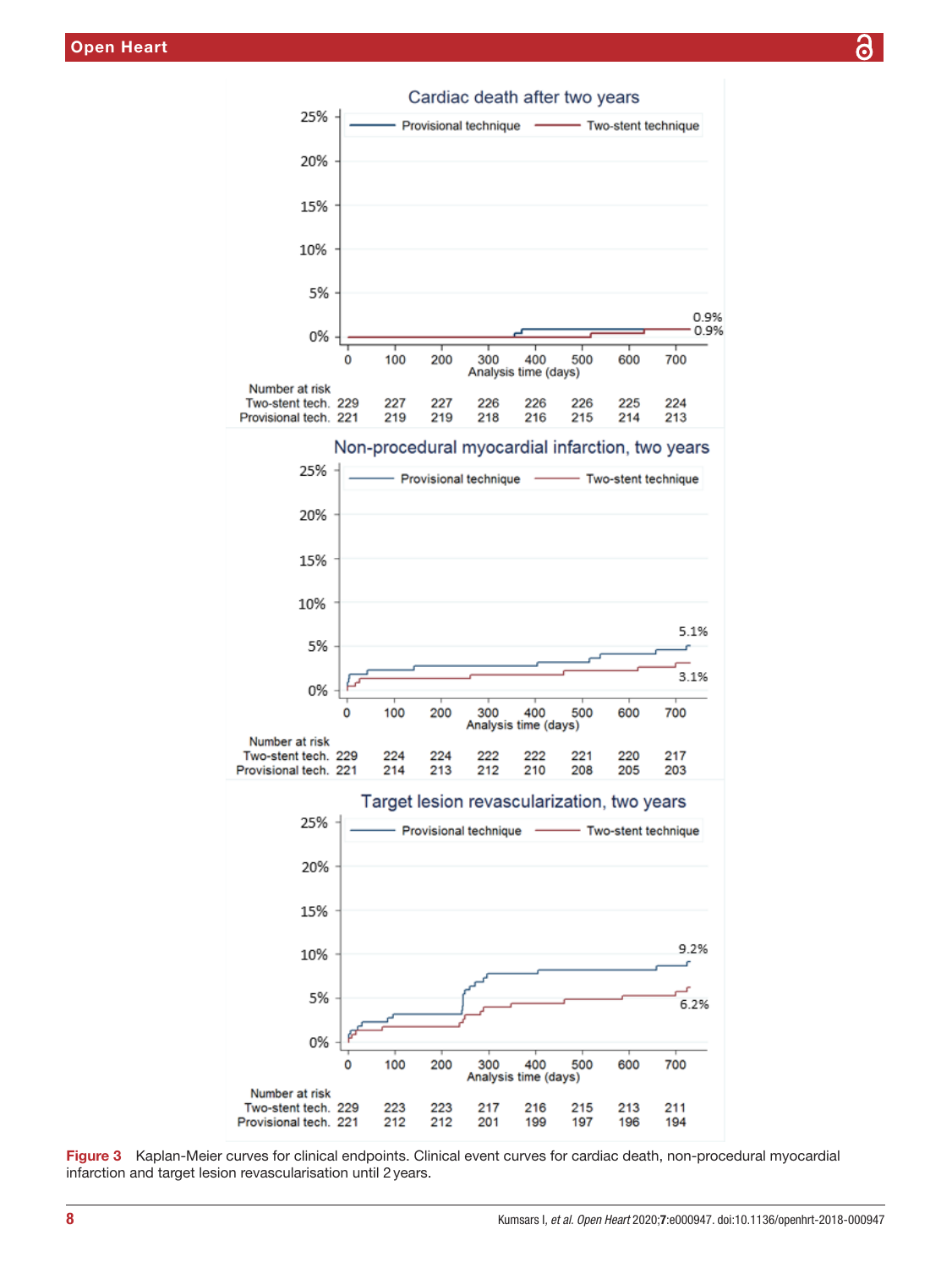<span id="page-8-0"></span>

| The individual components of MACE and clinical outcomes at 24 months<br>Table 4 |                                                        |                                         |                                    |                          |  |  |  |
|---------------------------------------------------------------------------------|--------------------------------------------------------|-----------------------------------------|------------------------------------|--------------------------|--|--|--|
|                                                                                 | <b>Provisional side</b><br>branch stenting<br>(Simple) | <b>Two-stent technique</b><br>(Complex) | <b>Risk difference</b><br>(95% CI) | P value                  |  |  |  |
| Events at 6 months                                                              | Follow-up in 220<br>patients                           | Follow-up in 228<br>patients            |                                    |                          |  |  |  |
| <b>MACE</b>                                                                     | 12 (5.5%)                                              | $5(2.2\%)$                              | $3.2\% (-0.2 \text{ to } 6.8)$     | 0.07                     |  |  |  |
| All-cause mortality                                                             | $0(0\%)$                                               | $1(0.4\%)$                              | $-0.4\%$ (-1.3 to 0.4)             | 0.33                     |  |  |  |
| Cardiac mortality                                                               | $0(0\%)$                                               | $0(0\%)$                                | $0.0\%$ (0.0 to 0.0)               | 1.00                     |  |  |  |
| Myocardial infarction*                                                          | 6(2.7%)                                                | $3(1.3\%)$                              | 1.4% $(-1.2$ to 4.0)               | 0.29                     |  |  |  |
| Target-lesion revascularisation                                                 | $9(4.1\%)$                                             | $4(1.8\%)$                              | $2.3\% (-0.8 \text{ to } 5.5)$     | 0.14                     |  |  |  |
| Target-vessel revascularisation                                                 | 10 (4.6%)                                              | $4(1.8\%)$                              | 2.8% $(-0.4 \text{ to } 6.0)$      | 0.11                     |  |  |  |
| Definite stent thrombosis                                                       | $2(0.9\%)$                                             | $2(0.9\%)$                              | $0.0\% (-1.7 \text{ to } 1.8)$     | 0.97                     |  |  |  |
| Events at 24 months†                                                            | Follow-up in 218<br>patients                           | Follow-up in 228<br>patients            | <b>HR (95% CI)</b>                 | P value                  |  |  |  |
| <b>MACE</b>                                                                     | 12.9% (28)                                             | $8.4\%$ (19)                            | $0.63$ (0.35 to 1.13)              | 0.12                     |  |  |  |
| All-cause mortality                                                             | $2.3\%$ (5)                                            | $2.2\%$ (5)                             | $0.94$ (0.28 to 3.31)              | 0.94                     |  |  |  |
| Cardiac mortality                                                               | $0.9\%$ (2)                                            | $0.9\%$ (2)                             | 0.96(0.13 to 6.8)                  | 0.96                     |  |  |  |
| Myocardial infarction*                                                          | $5.1\%$ (11)                                           | $3.1\%$ (7)                             | $0.60$ (0.23 to 1.55)              | 0.30                     |  |  |  |
| Target-lesion revascularisation                                                 | $9.2\%$ (20)                                           | $6.2\%$ (14)                            | $0.66$ (0.33 to 1.30)              | 0.23                     |  |  |  |
| Target-vessel revascularisation                                                 | 10.5% (23)                                             | $6.6\%$ (15)                            | 0.61 (0.32 to 1.17)                | 0.13                     |  |  |  |
|                                                                                 |                                                        |                                         | Risk difference (95% CI)           |                          |  |  |  |
| CCS class $\geq$ 2 angina $\ddagger$                                            | $8(3.9\%)$                                             | $9(4.1\%)$                              | $-0.2\%$ (-4.0 to 3.4)             | 0.89                     |  |  |  |
| Stent thrombosis‡                                                               |                                                        |                                         |                                    |                          |  |  |  |
| Definite, any (0-2 years)                                                       | $3(1.4\%)$                                             | $3(1.3\%)$                              | $0.1\% (-2.0 \text{ to } 2.2)$     | 0.96                     |  |  |  |
| Definite, acute (0-1 day)                                                       | $1(0.5\%)$                                             | $1(0.4\%)$                              | $0.0\% (-1.2 \text{ to } 1.3)$     | 0.98                     |  |  |  |
| Definite, subacute (2-30 days)                                                  | $1(0.5\%)$                                             | $1(0.4\%)$                              | $0.0\%$ (-1.2 to 1.3)              | 0.98                     |  |  |  |
| Definite, late (1-12 months)                                                    | $0(0.0\%)$                                             | $0(0.0\%)$                              | $0.0\%$ (0.0 to 0.0)               | $\overline{\phantom{0}}$ |  |  |  |
| Definite, very late (12-24<br>months)                                           | $1(0.5\%)$                                             | $1(0.4\%)$                              | $0.0\% (-1.2 \text{ to } 1.3)$     | 0.98                     |  |  |  |
| Definite or probable, any (0-2<br>years)                                        | $4(1.8\%)$                                             | $3(1.3\%)$                              | $0.5\%$ (-1.7 to 2.8)              | 0.66                     |  |  |  |
| Definite, prob. or poss., any<br>$(0-2 \text{ years})$                          | 6(2.8%)                                                | $5(2.2\%)$                              | $0.6\%$ (-2.3 to 3.4)              | 0.70                     |  |  |  |
|                                                                                 |                                                        |                                         |                                    |                          |  |  |  |

\*Non-procedure related. Values are n (%).

†Twenty-fourmonth results are given as Kaplan-Meier estimates and (n).

‡Results are given as n (%), risk difference and 95% CI.

MACE, major adverse cardiac events .

# Procedural complexity

The provisional stenting approach was performed using less contrast and less radiation in shorter procedures, as in previous studies.  $6^{10\,25}$  These procedural characteristics of the simple one-stent technique may be of considerable importance in selecting strategy, especially in high-risk and frail elderly patients. At the same time, the presented 2-year results by the two strategies do not contradict the choice of a two-stent strategy in selected cases with functional significant SB stenosis or in case of high risk of SB compromise, difficult SB access or anticipated difficult access after MV stent implantation.

## Duration of dual antiplatelet therapy

The recommended duration of dual antiplatelet therapy (DAPT) was 12 months in Nordic-Baltic IV independent of treatment indication and complexity of treatment. The present ESC recommendation is 6 months DAPT after PCI indicated by stable angina pectoris with the provision that prolonged DAPT may be considered after complex PCI including two-stent bifurcation treatment.<sup>[37](#page-11-24)</sup> We cannot rule out a minor positive effect on outcomes for the two-stent group compared with patients treated with one-stent techniques at the expense of increased bleeding risk in both groups. $38$  Our results, however,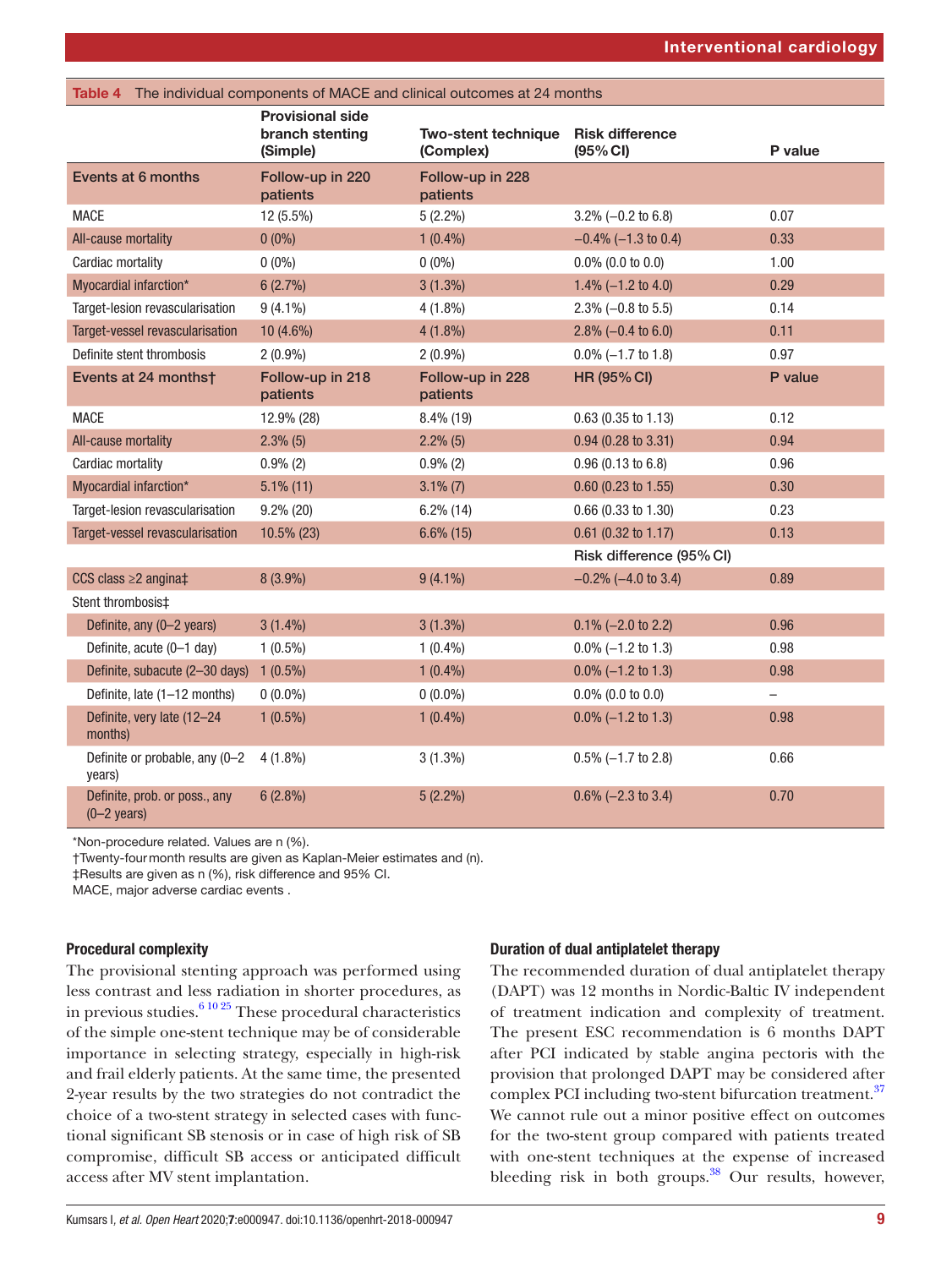|                         | Simple provisional stenting         |                  | Two-stent technique          |                     |                       |         |                            |
|-------------------------|-------------------------------------|------------------|------------------------------|---------------------|-----------------------|---------|----------------------------|
| Subgroup                | <b>Events/total patients</b><br>no. | Event rate*<br>% | Events/total patients<br>no. | Event rate*<br>$\%$ | Hazard ratio (95% CI) | P-value | P-value for<br>interaction |
| All patients            | 28/221                              | 12.8             | 19/229                       | 8.4                 | $0.63(0.35-1.13)$     | 0.12    |                            |
| Age (median cutoff)     |                                     |                  |                              |                     |                       |         | 0.67                       |
| <65 yr                  | 14/109                              | 13.1             | 10/107                       | 9.4                 | $0.72(0.32 - 1.61)$ , | 0.42    |                            |
| $≥65$ yr                | 14/112                              | 12.6             | 9/122                        | 7.6                 | $0.56(0.24-1.29)$     | 0.17    |                            |
| Gender                  |                                     |                  |                              |                     |                       |         | 0.43                       |
| Male                    | 20/165                              | 12.4             | 16/179                       | 9.1                 | $0.72(0.37-1.39)$     | 0.33    |                            |
| Female                  | 8/56                                | 14.3             | 3/50                         | $6.2\,$             | $0.39(0.10-1.46)$     | 0.16    |                            |
| Diabetes                |                                     |                  |                              |                     |                       |         | '0.53                      |
| Yes                     | 3/36                                | 8.5              | 3/35                         | 9.0                 | $1.00(0.20-4.95)$     | 1.00    |                            |
| No                      | 25/185                              | 13.7             | 16/194                       | 8.4                 | $0.59(0.31-1.10)$     | 0.58    |                            |
| <b>Bifucation angle</b> |                                     |                  |                              |                     |                       |         | 0.09                       |
| < 70 degrees            | 19/108                              | 17.8             | 9/111                        | 8.2                 | $0.43(0.19-0.94)$     | 0.03    |                            |
| > 70 degrees            | 8/112                               | 7.3              | 10/116                       | 8.3                 | $1.21(0.48-3.05)$     | 0.69    |                            |
| Calcified lesion        |                                     |                  |                              |                     |                       |         | 0.10                       |
| Yes                     | 9/106                               | 8.7              | 10/99                        | 10.2                | $1.17(0.47 - 2.87)$   | 0.74    |                            |
| No                      | 18/114                              | 16.0             | 9/128                        | 7.1                 | $0.42(0.19-0.94)$     | 0.04    |                            |
| SB lesion length        |                                     |                  |                              |                     |                       |         | 0.73                       |
| $\leq 5\text{ mm}$      | 12/131                              | 9.3              | 6/97                         | 6.3                 | $0.66(0.25-1.75)$     | 0.40    |                            |
| $> 5$ mm                | 13/80                               | 16.5             | 12/128                       | 9.6                 | $0.53(0.24-1.17)$     | 0.12    |                            |
| SB DS% pre PCI          |                                     |                  |                              |                     |                       |         | 0.85                       |
| ≥75%                    | 14/131                              | 10.8             | 11/156                       | 7.1                 | $0.63(0.29-1.40)$     | 0.26    |                            |
| <75%                    | 12/88                               | 13.8             | 7/70                         | 10.1                | $0.71(0.28-1.80)$     | 0.47    |                            |
| Drug eluting stent      |                                     |                  |                              |                     |                       |         | 0.50                       |
| 1st generation          | 14/111                              | 12.9             | 12/118                       | 10.3                | $0.77(0.36-1.67)$     | 0.51    |                            |
| Newer generation        | 13/109                              | 12.0             | 6/108                        | 5.6                 | $0.45(0.17-1.17)$     | 0.10    |                            |

< Two-stent better Simple better  $\rightarrow$ 

<span id="page-9-0"></span>Figure 4 Subgroup analyses of the primary composite endpoint. Event rates are Kaplan-Meier estimates by time-to-event of the composite endpoint for major adverse cardiovascular events (MACE). The likelihood of interaction of the subgroup variable and allocated treatment is given by the p value for interaction. SB, side branch; DS%, diameter stenosis in %. Angiographic parameters are by visual estimation.

indicate that such potential positive effect for two-stent techniques may be countered by using first generation DES in half of the patients in this trial. An individualised assessment of treatment complexity, treatment result and the patients perceived bleeding risk is recommended when determining the optimal duration of DAPT.<sup>37</sup>

# First and newer generation DES

During the first half of enrolled patients, the first generation Cypher Select+ was used as stent, while the newer generation Xience stent was used as stent in the latter part. The equal results of Cypher and Xience in the simple group but more than 50% reduction in MACE in the complex group after treatment by newer generation stent compared with first-generation stents may indicate an improved safety of two-stent techniques using newer generation stents. This could indicate an important advancement in the safety of two-stent techniques that may be associated with increased mortality when performed with first-generation DES.<sup>[19](#page-11-26)</sup> The hypersensitive reaction induced in some patients by the polymer

of first-generation stents<sup>39</sup> may have been aggravated by higher strut density in overlapping<sup>40</sup> and crushed stent segments, and the closed cell design might have limited the expansion of stents implanted through stent cells as in the culotte technique. $41$  The newer generation Xience stent features a more biocompatible polymer and open cell design and thus might provide a larger safety gain in two-stent techniques than in single stent techniques. $42\frac{42\frac{43}{5}}{11}$  It is possible that due to the favourable results in the complex group by second generation DES and the consistent documentation of double kissing crush as a superior two-stent technique, we might have underestimated the positive effect of the combination of best stent and best technique for two-stent treatment. On the other hand, less conservative SB intervention criteria might have reduced the rate of early target lesion revascularisation, although such more liberal SB treatment strategy during provisional stenting is not backed by published results. Recent guidelines recommend PCI for treatment of LMCA stenosis in patients with low (≤22) SYNTAX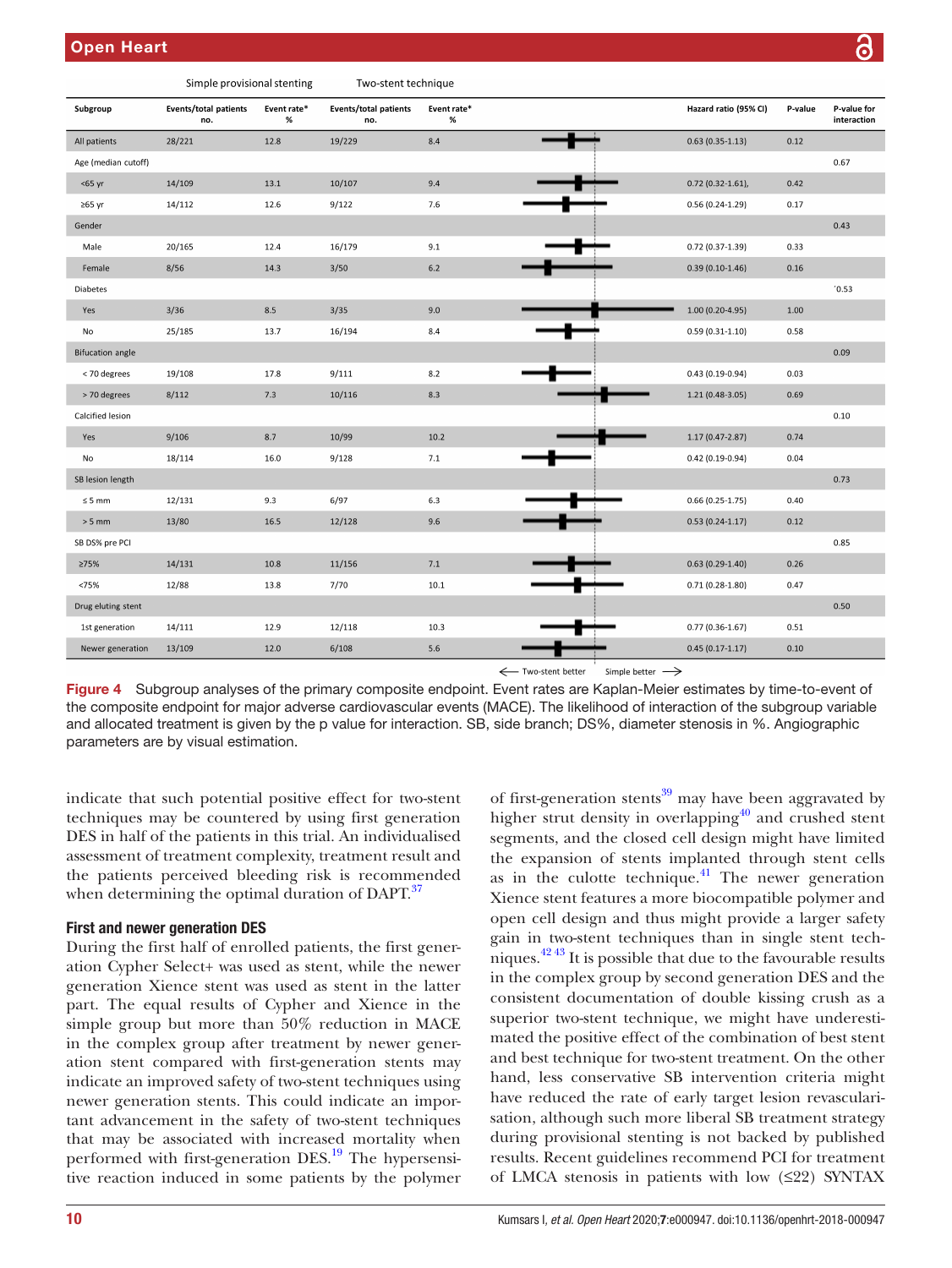score. $22$  This has increased the focus on optimal bifurcation stenting as 80%–85% of LMCA treatments involve the distal LMCA bifurcation.<sup>[44 45](#page-11-31)</sup> In Nordic-Baltic IV, only a small portion of cases were treated for distal LMCA bifurcation stenosis. Thus, extrapolation of our results to this lesion subset should be done with caution given the specific technical challenges in distal LMCA bifurcation  $\rm \tilde{P}Cl.$ <sup>[46](#page-11-32)</sup>

## Study limitations

Enrolled patients had rather short SB lesions, thus limiting conclusions to this relevant subset of bifurcation lesions. The use of angiographic SB inclusion criteria might have led to inclusion of some patients with physiologically insignificant SB disease favouring the simple one-stent technique, and despite randomisation, the SB diameter stenosis before treatment was less severe in the simple group indicating a potentially lower overall risk in this group. The sample size estimate for Nordic-Baltic IV was based on the limited available evidence at time of conceptualisation and we cannot exclude that the study was underpowered to detect a true difference between the two treatment strategies. It was strongly recommended to perform only clinically driven and fractional flow reserve (FFR)-guided revascularisation in the follow-up period but the planned 8-month angiographic follow-up might still have led to more revascularisation. The plateau of the MACE curves before the increase in revascularisation seen around the 8-month time point could also reflect that patients truly requiring revascularisation awaited the planned follow-up and some cases were treated before the patient would normally seek a doctor. As the safety of the techniques studied might change over time, the reported 2-year results added clinically relevant information to this report but very long-term follow-up is needed to make a final assessment of one versus two stents for coronary bifurcation treatment.

## **CONCLUSION**

In the treatment of coronary bifurcation lesions involving a large SB with ostial stenosis, routine stenting of both the MV and the SB did not improve outcome significantly compared with treatment by the simpler MV stenting technique after 2years.

#### Author affiliations

<sup>1</sup>Department of Cardiology, Latvia Center of Cardiology, Paul Stradins Clinical University Hospital, Riga, Latvia

- 2 Department of Cardiology, Aarhus University Hospital, Aarhus, Denmark 3 Department of Cardiology, Oulu University Hospital, Oulu, Finland
- 4 Research Institute of Cardiology and Regenerative Medicine, Latvia Centre of Cardiology, Riga, Latvia
- 5 Department of Cardiology, Vilnius University Hospital, Vilnius, Lithuania
- 6 Department of Cardiology, University of North Norway, Tromsoe, Norway <sup>7</sup>Department of Cardiology, Heart Center, Tampere University Hospital, Tampere, Finland
- <sup>8</sup>Department of cardiology, Heart Center, Kuopio University Hospital, Kuopio, Finland <sup>9</sup>Department of Cardiology, Helsinki University Central Hospital, Helsinki, Finland <sup>10</sup>Department of Cardiology, Odense University Hospital, Odense, Denmark
- <sup>11</sup>Department of Cardiology, Turku University Hospital, Turku, Finland

<sup>12</sup>Heart Center, Sørlandet Hospital, Arendal, Norway

<sup>13</sup>Örebro University, Faculty of Health, Department of Cardiology, Örebro, Sweden <sup>14</sup>Department of Cardiology, Aalborg University Hospital, Aalborg, Denmark <sup>15</sup>Department of Cardiology, Rigshospitalet, Copenhagen, Denmark <sup>16</sup>Department of Cardiology, University Hospital of North Norway, Tromsoe and Cardiovascular Diseases Research Group, UiT The Arctic University of Norway, Tromsø, Norway

Acknowledgements We thank Jakob Hjort (Aarhus University Hospital, Denmark) for data-management assistance and Helle Bargsteen and Lars Peter Jørgensen (Aarhus University Hospital, Denmark) for data retrieval and verification. We highly appreciated the invaluable support from involved operators and staff at all participating institutions.

Funding Cordis Corp and Abbott Vascular supported the study equally by funding the pr. patient fee to participating centers.

Competing interests IK received institutional research grants from Cordis, Abbott and speaker fee from Astra Zeneca. NRH has received institutional research grants from Cordis, Abbott, Terumo, Biosensors, Biotronik, Medis medical imaging, Reva Medical, Boston Scientific, St. Jude Medical and Medtronic and has received speaker fees and personal honorarium from St. Jude Medical, Terumo, Reva Medical and Biotronik. LOJ has received institutional research grants from Terumo, Biosensors and Biotronik. JFL has received institutional research grants from Cordis, Abbott, Terumo, Biosensors, Biotronik, Medis medical imaging, Reva Medical, Boston Scientific, Heartflow, St. Jude Medical and Medtronic and has received speaker fees from Biotronik, Biosensors, Tryton, Boston Scientific, St. Jude Medical, Terumo, Reva medical, Cordis, Astra Zeneca and Abbott. GL has received speaker fees from Astra Zeneca.

Patient consent for publication Obtained.

Ethics approval The study was approved by the national or local medical ethics committees and was approved by the Danish Data Protection Agency. ClinicalTrials. gov identifier: NCT01496638.

Provenance and peer review Not commissioned; externally peer reviewed.

Data availability statement Data will not be made available.

**Open access** This is an open access article distributed in accordance with the Creative Commons Attribution Non Commercial (CC BY-NC 4.0) license, which permits others to distribute, remix, adapt, build upon this work non-commercially, and license their derivative works on different terms, provided the original work is properly cited, appropriate credit is given, any changes made indicated, and the use is non-commercial. See: [http://creativecommons.org/licenses/by-nc/4.0/.](http://creativecommons.org/licenses/by-nc/4.0/)

#### ORCID iD

Niels Ramsing Holm<http://orcid.org/0000-0002-2316-3107>

#### <span id="page-10-0"></span>**References**

- 1 Nakazawa G, Yazdani SK, Finn AV, *et al*. Pathological findings at bifurcation lesions: the impact of flow distribution on atherosclerosis and arterial healing after stent implantation. *[J Am Coll Cardiol](http://dx.doi.org/10.1016/j.jacc.2010.01.021)* 2010;55:1679–87.
- <span id="page-10-1"></span>2 Hildick-Smith D, de Belder AJ, Cooter N, *et al*. Randomized trial of simple versus complex drug-eluting stenting for bifurcation lesions: the British bifurcation coronary study: old, new, and evolving strategies. *[Circulation](http://dx.doi.org/10.1161/CIRCULATIONAHA.109.888297)* 2010;121:1235–43.
- <span id="page-10-3"></span>3 Maeng M, Holm NR, Erglis A, *et al*. Long-Term results after simple versus complex stenting of coronary artery bifurcation lesions. *[J Am](http://dx.doi.org/10.1016/j.jacc.2013.04.015)  [Coll Cardiol](http://dx.doi.org/10.1016/j.jacc.2013.04.015)* 2013;62:30–4.
- <span id="page-10-2"></span>4 Ferenc M, Ayoub M, Büttner H-J, *et al*. Long-Term outcomes of routine versus provisional T-stenting for de novo coronary bifurcation lesions: five-year results of the bifurcations bad Krozingen I study. *[EuroIntervention](http://dx.doi.org/10.4244/EIJV11I8A175)* 2015;11:856–9.
- 5 Pan M, de Lezo JS, Medina A, *et al*. Rapamycin-eluting stents for the treatment of bifurcated coronary lesions: a randomized comparison of a simple versus complex strategy. *[Am Heart J](http://dx.doi.org/10.1016/j.ahj.2004.05.029)* 2004;148:857–64.
- <span id="page-10-4"></span>6 Colombo A, Bramucci E, Saccà S, *et al*. Randomized study of the crush technique versus provisional side-branch stenting in true coronary bifurcations: the cactus (coronary bifurcations: application of the crushing technique using sirolimus-eluting stents) study. *[Circulation](http://dx.doi.org/10.1161/CIRCULATIONAHA.108.808402)* 2009;119:71–8.
- 7 Généreux P, Kumsars I, Lesiak M, *et al*. A randomized trial of a dedicated bifurcation stent versus provisional stenting in the treatment of coronary bifurcation lesions. *[J Am Coll Cardiol](http://dx.doi.org/10.1016/j.jacc.2014.11.031)* 2015;65:533–43.